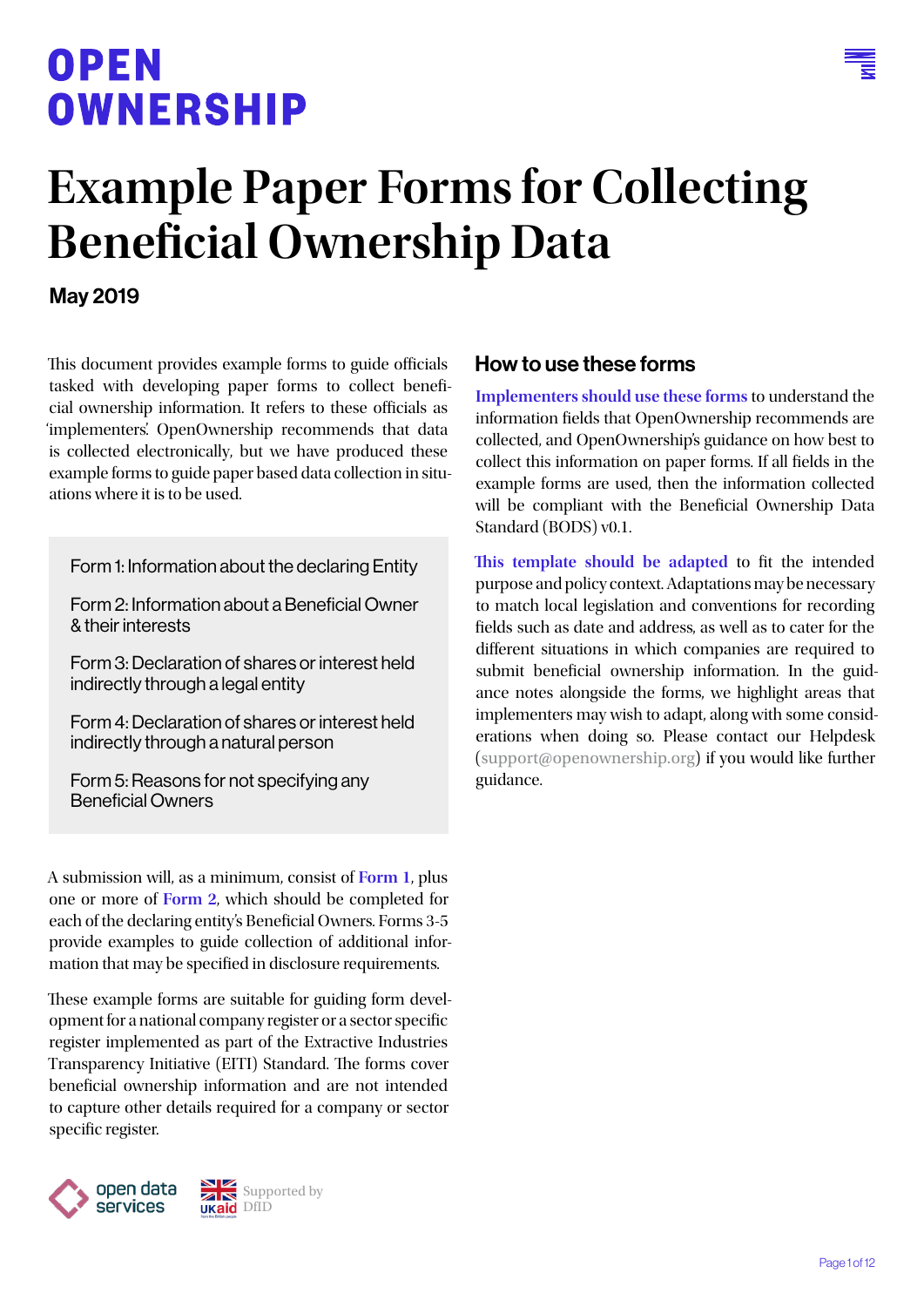### <span id="page-1-0"></span>Form 1: Information about the declaring Entity

| Submission reference                            |                                  | • For official use only                                                                                                                      | Officials entering information into an electronic<br>system should use this date, when the form was                                                                                                                                                                    |
|-------------------------------------------------|----------------------------------|----------------------------------------------------------------------------------------------------------------------------------------------|------------------------------------------------------------------------------------------------------------------------------------------------------------------------------------------------------------------------------------------------------------------------|
| Submission<br>Date                              | $20 - 1 - 1$<br>(year-month-day) | • The date on which this<br>information is submitted<br>• Input the month as abbreviated<br>text e.g., 2015-01-30                            | submitted, not the date when they input the data.<br>The date format used throughout this form is<br>ISO8601 (YYYY-MM-DD). An alternative may be<br>more appropriate, but the form should specify what                                                                 |
| Legal identifier on this register               |                                  | • [For official use only]<br>• This is the identifier that has been<br>assigned to the declaring entity<br>[as a result of this application] | format should be used.<br>If the form is collecting the data for a new entity<br>registration then implementers may wish to include<br>"For official use only" and amend the text accordingly.                                                                         |
| Name of entity                                  |                                  | • The name of the declaring entity<br>as it appears on this register                                                                         |                                                                                                                                                                                                                                                                        |
| Alternative name(s) for<br>the declaring entity |                                  | • If the declaring entity is known<br>by any other name or names<br>please list them here                                                    |                                                                                                                                                                                                                                                                        |
| Legal form of the declaring entity              |                                  | • This should be one of [list]                                                                                                               | Here, the implementer should list the different                                                                                                                                                                                                                        |
| Date of Founding                                | $(year-month-day)$               | • The date when the declaring entity<br>was founded, created or registered<br>• Input the month as abbreviated<br>text e.g., 2015-01-30      | types of legal form for which beneficial ownership<br>information can be submitted. Each element in this<br>list must map to one, and only one, of the properties<br>in the BODS entityType property (https://standard.<br>openownership.org/en/v0-1/schema/reference. |
| Registered address of the declaring entity      |                                  |                                                                                                                                              | html#entitytype).                                                                                                                                                                                                                                                      |
| Building name/number                            |                                  |                                                                                                                                              |                                                                                                                                                                                                                                                                        |
| <b>Street</b>                                   |                                  |                                                                                                                                              |                                                                                                                                                                                                                                                                        |
| Locality                                        |                                  | • This is usually the name of the<br>city, town or village where the<br>declaring entity is located                                          | "Region" refers to the first level administrative divi-                                                                                                                                                                                                                |
| Region                                          |                                  | • In [name of country] this is usually the<br>name of a [local name(s) for a region]                                                         | sion of the country (e.g. state, county, province). Text<br>should be amended to match local usage.                                                                                                                                                                    |
| [Postcode]                                      |                                  |                                                                                                                                              | Postcode can otherwise be known as PIN or ZIP                                                                                                                                                                                                                          |
| Country                                         |                                  |                                                                                                                                              | Code. This should be amended to match local usage.                                                                                                                                                                                                                     |

Implementers should issue a submission reference that groups all of the forms that are completed as

part of a submission together.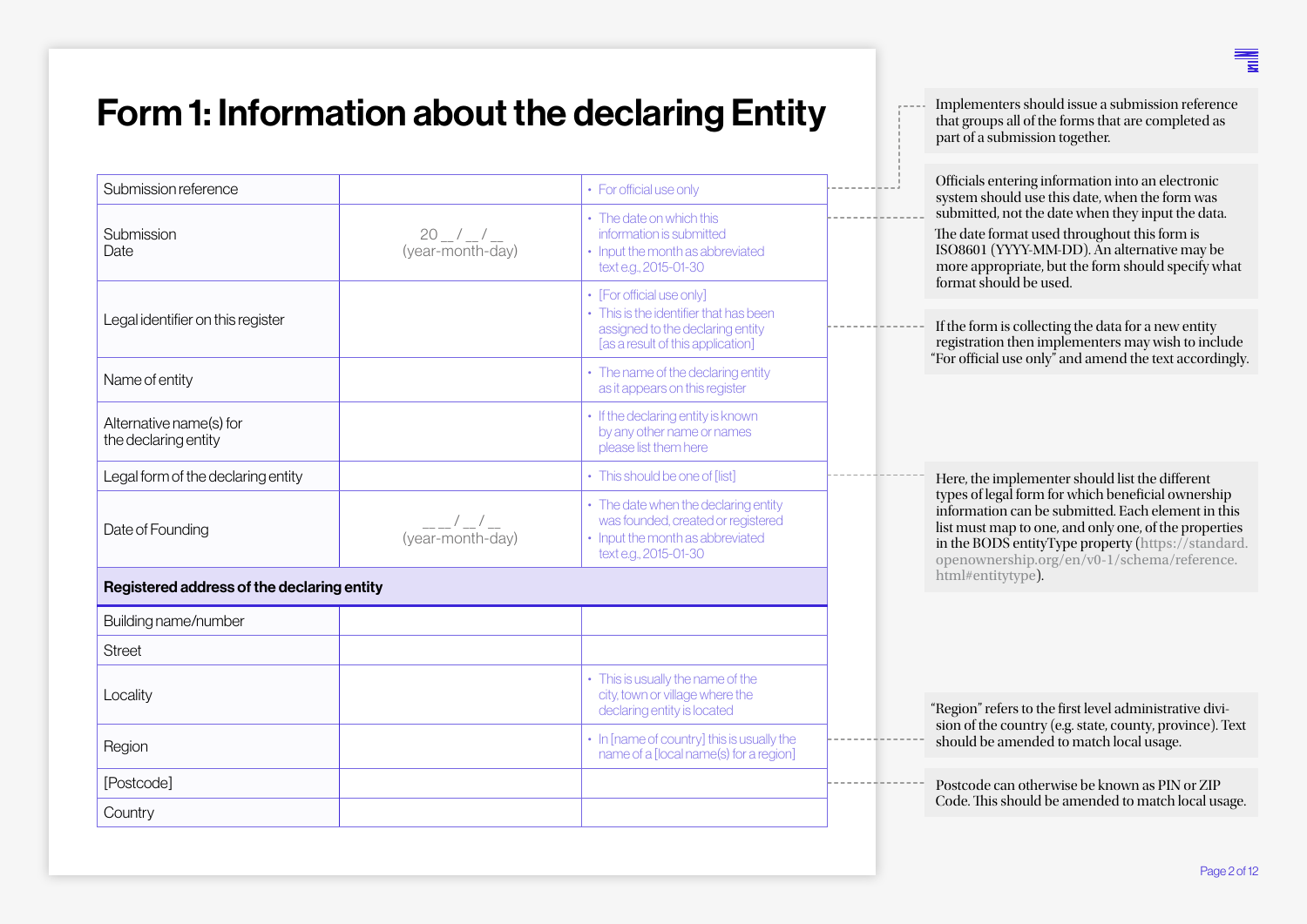### <span id="page-2-0"></span>Form 2: Information about a Beneficial Owner & their interests

A Beneficial Owner is defined as [insert local legal definition on which Beneficial Ownership disclosure requirements are based].

One of these forms should be completed for each Beneficial Owner of the declaring entity.

#### Part A: Information about a Beneficial Owner

#### A.1. Beneficial Owner status

Please select one, and only one, of the following:

| This Beneficial Owner has provided their details,<br>which are declared in Part A.2 below       |  |                                                                                           |
|-------------------------------------------------------------------------------------------------|--|-------------------------------------------------------------------------------------------|
| This Beneficial Owner is exempt from having their details published                             |  | This row should only be included if there i<br>provision for Beneficial Owners to be exer |
| This Beneficial Owner is a State or a State Owned<br>Enterprise, which is declared in A.3 below |  | having their details published.                                                           |
| This Beneficial Owner has not provided enough<br>information to identify themselves             |  |                                                                                           |

If the Beneficial Owner has not provided enough information to identify themselves, please provide supporting information below:

s a legal npt from

This section may be used in contexts where there is legal process in place for declaring entities to demonstrate they have undertaken steps to try and identify the Beneficial Owner.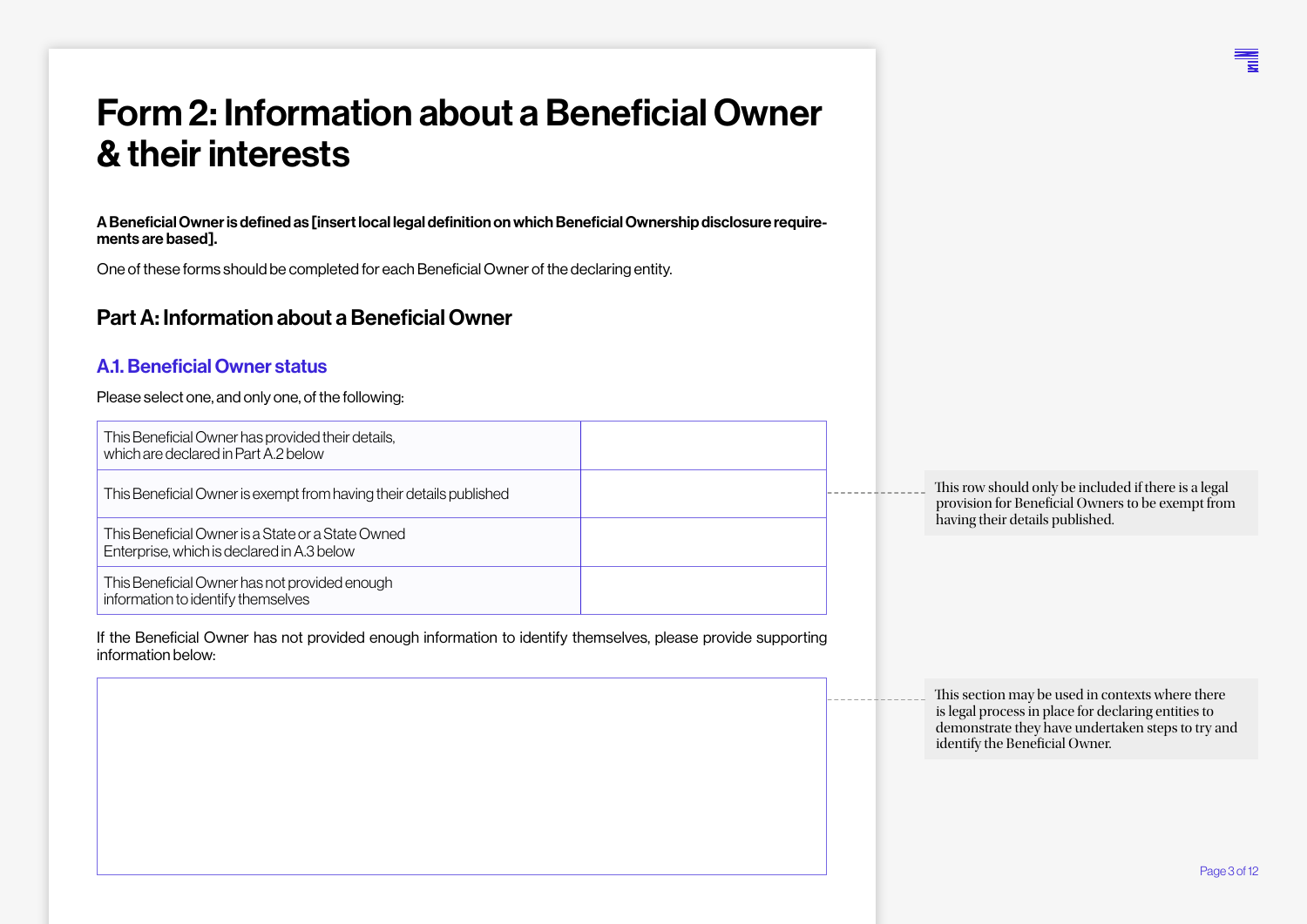#### A.2. Personal details about this Beneficial Owner

| Legal name of this Beneficial Owner             |                                                                                   |                                                                                                                                                                                                                |
|-------------------------------------------------|-----------------------------------------------------------------------------------|----------------------------------------------------------------------------------------------------------------------------------------------------------------------------------------------------------------|
| Title                                           |                                                                                   |                                                                                                                                                                                                                |
| <b>Full name</b>                                |                                                                                   | • This should be the current, full legal<br>name of the Beneficial Owner                                                                                                                                       |
|                                                 | Now, please tell us about the separate parts of the Beneficial Owner's full name. |                                                                                                                                                                                                                |
| Family name(s)                                  |                                                                                   | • The family names of the Beneficial Owner<br>• In [name of country] people often<br>refer to this as their [term for family<br>name in common usage]                                                          |
| Other/Given name(s)                             |                                                                                   | • The given names of the Beneficial<br>Owner used to distinguish the<br>individual within the family<br>• In [name of country] people often<br>refer to this as their [term for given<br>name in common usage] |
|                                                 |                                                                                   |                                                                                                                                                                                                                |
| Date of Birth                                   | (year-month-day)                                                                  | • Input the month as abbreviated<br>text e.g., 1972-06-28                                                                                                                                                      |
| Identification details of this Beneficial Owner |                                                                                   |                                                                                                                                                                                                                |
| Identifier                                      |                                                                                   | • This must be the unique identifier issued<br>with that means of identification                                                                                                                               |
| Identification type                             |                                                                                   | • This must be a government<br>issued means of Identification<br>• Such means of identification must<br>be either a [list of acceptable<br>means of identification]                                            |
| Issuing authority                               |                                                                                   | • The name of the authority responsible<br>for issuing the means of identification.                                                                                                                            |
| Issuing authority's country                     |                                                                                   | • The issuing authority's country                                                                                                                                                                              |

**THE**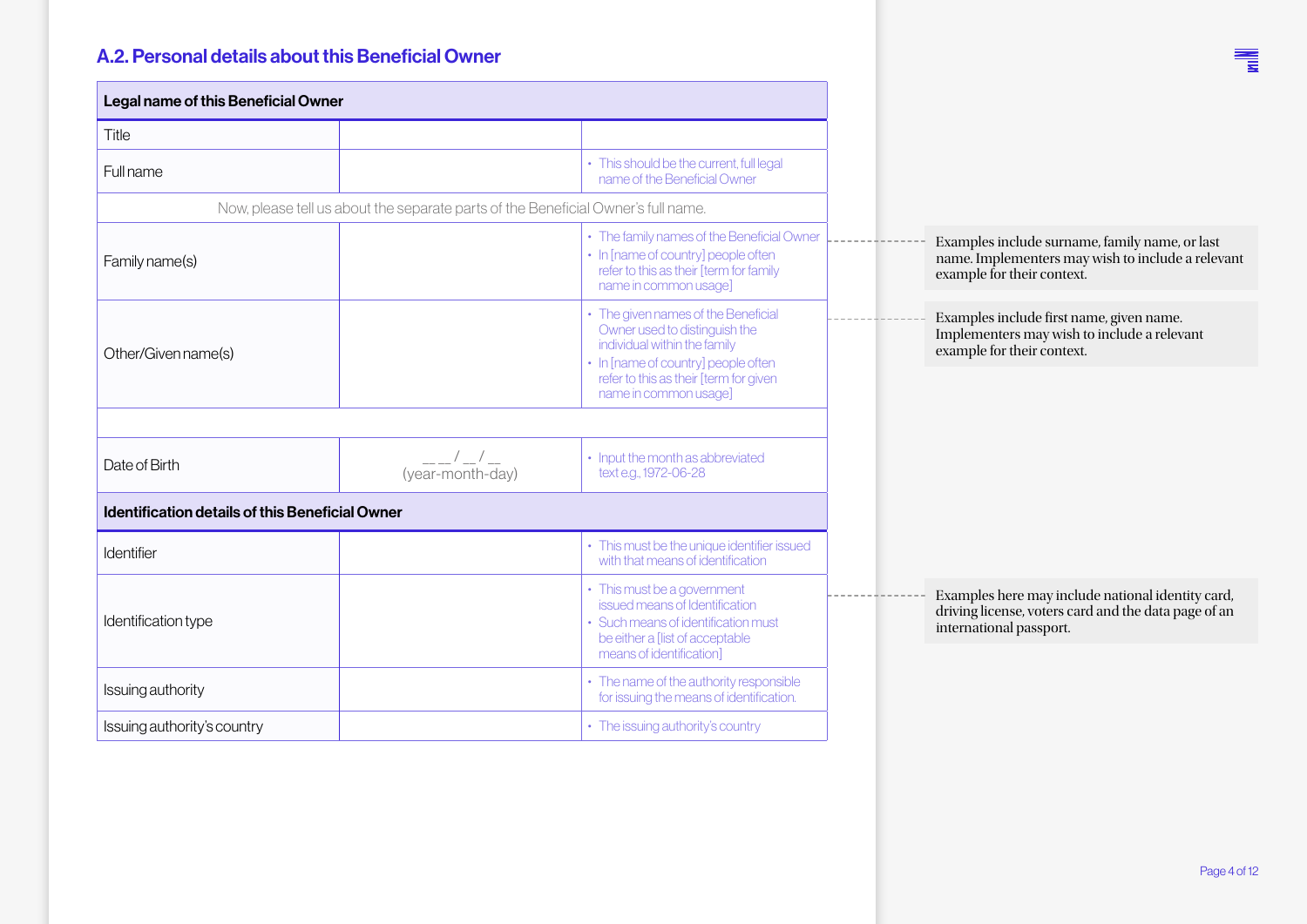|                                        | Details of how the Beneficial Owner can be contacted |                                                                                      | 青                                                                                                         |
|----------------------------------------|------------------------------------------------------|--------------------------------------------------------------------------------------|-----------------------------------------------------------------------------------------------------------|
|                                        | Building name/<br>number                             | • The contact address of the<br><b>Beneficial Owner</b>                              |                                                                                                           |
|                                        | <b>Street</b>                                        |                                                                                      |                                                                                                           |
| Service Address                        | Locality                                             | • This is usually the name of<br>the city, town or village                           |                                                                                                           |
|                                        | Region                                               | • In [name of country] this is usually the<br>name of a [local name(s) for a region] | This should be consistent with the guidance for<br>Region chosen for the Entity form.                     |
|                                        | Postcode                                             |                                                                                      |                                                                                                           |
|                                        | Country                                              |                                                                                      |                                                                                                           |
|                                        | Building name/<br>number                             | • The home address of the<br><b>Beneficial Owner</b>                                 |                                                                                                           |
|                                        | <b>Street</b>                                        |                                                                                      |                                                                                                           |
| Home Address                           | Locality                                             | • This is usually the name of<br>the city, town or village                           |                                                                                                           |
| (not for<br>publication)               | Region                                               | • In [name of country] this is usually the<br>name of a [local name(s) for a region] |                                                                                                           |
|                                        | Postcode                                             |                                                                                      |                                                                                                           |
|                                        | Country                                              |                                                                                      |                                                                                                           |
| Email address<br>(not for publication) |                                                      | • Only provide this if you wish us<br>to contact you by email                        | Implementers may wish to include guidance about<br>consent and privacy that aligns with local legislation |
| Phone number<br>(not for publication)  |                                                      | • Only provide this if you wish us<br>to contact you by phone                        | and regulation here.                                                                                      |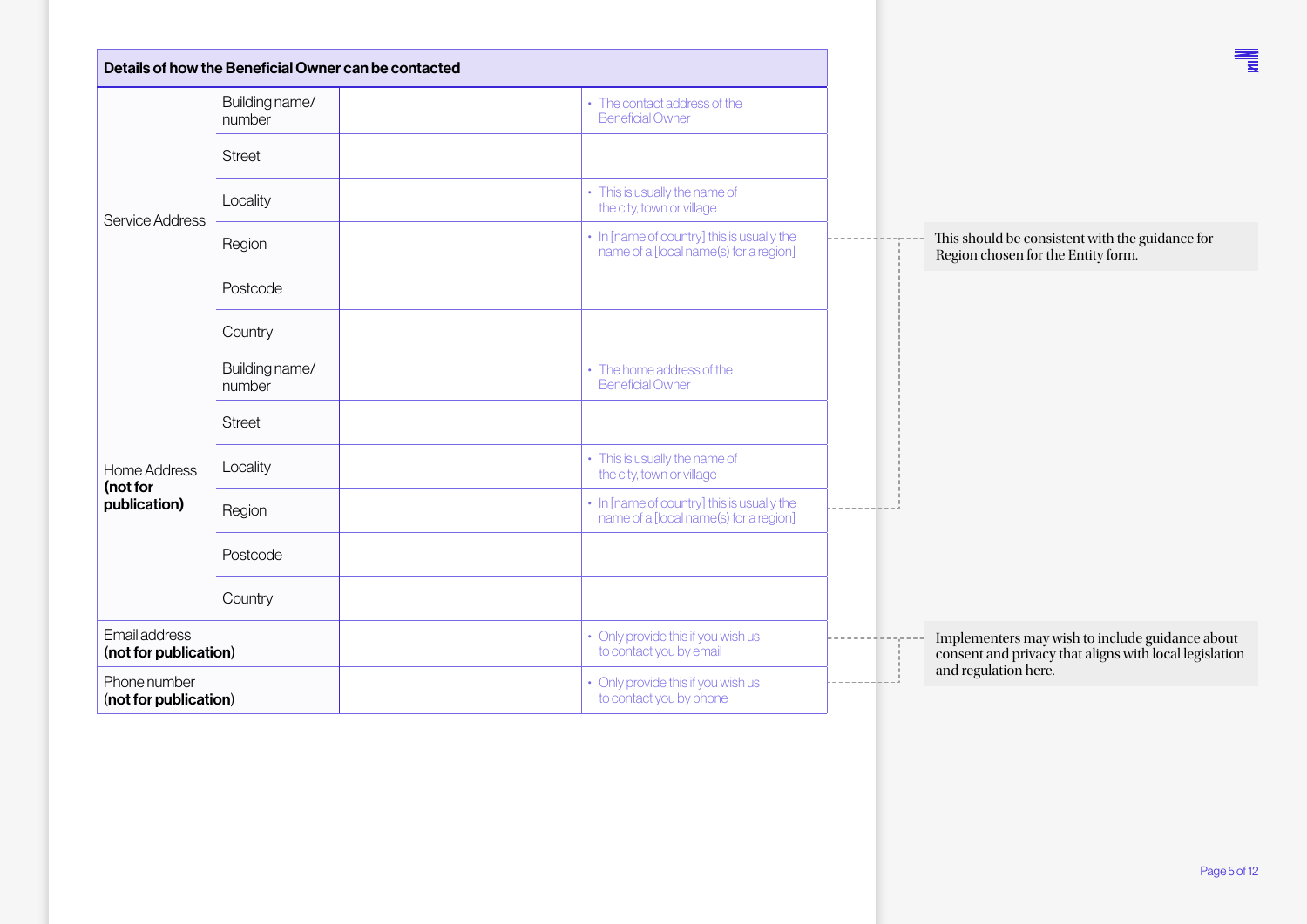| Details of the Beneficial Owner's Politically Exposed Person (PEP) status                                           |          |                                                                                                                                                                                   |  |  |  |
|---------------------------------------------------------------------------------------------------------------------|----------|-----------------------------------------------------------------------------------------------------------------------------------------------------------------------------------|--|--|--|
| Is the beneficial owner a Politically<br>Exposed Person (PEP)?                                                      | Yes / No | • A Politically Exposed Person (PEP)<br>is someone who has been entrusted<br>with a prominent public function.<br>• In [country] this is defined as<br>[include local definition] |  |  |  |
| Reason                                                                                                              |          | • The reason for this person being<br>declared a politically-exposed person                                                                                                       |  |  |  |
| Place where the beneficial<br>owner is a PEP                                                                        |          | • The place should either be a<br>country or a region of a country                                                                                                                |  |  |  |
| • The date that the beneficial<br>Date started<br>owner became a PEP                                                |          |                                                                                                                                                                                   |  |  |  |
| Details of the Beneficial Owner's residency status(es) and nationality/nationalities                                |          |                                                                                                                                                                                   |  |  |  |
| • A jurisdiction or jurisdictions in<br>which the Beneficial Owner is<br>Tax residency<br>resident for tax purposes |          |                                                                                                                                                                                   |  |  |  |
| Nationality/nationalities                                                                                           |          | • The nationalities held by<br>the Beneficial Owner                                                                                                                               |  |  |  |

#### A.3. Identification details of a Beneficial Owner that is a State or a State Owned **Enterprise**

| Name                                                                                                                          |  | • Name of the State or State<br><b>Owned Enterprise</b>                      |  |  |
|-------------------------------------------------------------------------------------------------------------------------------|--|------------------------------------------------------------------------------|--|--|
| Where the Beneficial Owner is a State Owned Enterprise and is a registered entity                                             |  |                                                                              |  |  |
| <b>Identifier</b>                                                                                                             |  | • A unique identifier issued by a registrar                                  |  |  |
| Registrar                                                                                                                     |  | • The name of the authority responsible<br>for issuing the unique identifier |  |  |
| Where the Beneficial Owner is a State Owned Enterprise, is established<br>on a statutory basis and is not a registered entity |  |                                                                              |  |  |
| Statutory basis                                                                                                               |  | • The name and date of the<br>relevant legislation                           |  |  |

Here we suggest that implementers provide the local definition of a PEP for clarification.

鼍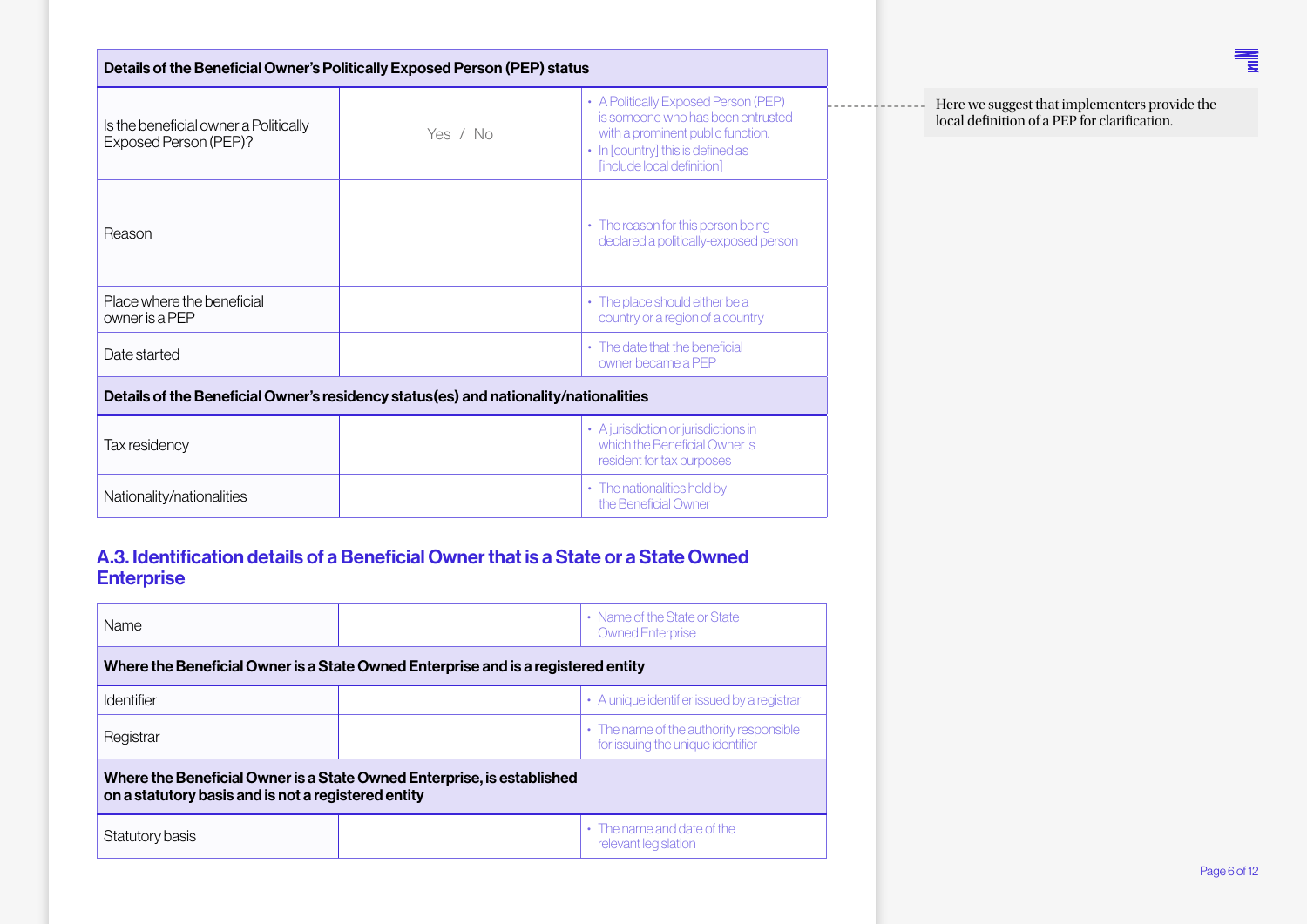#### Part B: Information about the shares or interest in the declaring entity held by the Beneficial Owner

#### B.1. Interests held

| Shares or interest held in the declaring entity                                     |                                   |                                                                                                                                                                                                                                                                                              |  |
|-------------------------------------------------------------------------------------|-----------------------------------|----------------------------------------------------------------------------------------------------------------------------------------------------------------------------------------------------------------------------------------------------------------------------------------------|--|
| Percentage of shares or<br>interest held directly                                   |                                   | • The percentage of shares or interest<br>that are directly held by the Beneficial<br>Owner in the declaring entity                                                                                                                                                                          |  |
| Percentage of shares or<br>interest held indirectly                                 |                                   | • The percentage of shares or interest<br>that are held by the Beneficial<br>Owner in the declaring entity, where<br>these are held indirectly through<br>one or more legal owner(s)<br>• Where shares or interest is held<br>indirectly one or more of Forms 3<br>and 4 should be completed |  |
| Date this person became a<br>Beneficial Owner by virtue<br>of their shareholding(s) | $\frac{1}{2}$<br>(year-month-day) | • Input the month as abbreviated<br>text e.g., 2015-01-30                                                                                                                                                                                                                                    |  |

Details: Please provide any further information to clarify the nature of the interest held in shares

This section provides one example of 'interests held', that of shares in a company or interest in a limited liability partnership. There are multiple ways in which ownership or control of an entity can be held and implementers may wish to use this section to create a full list. The full list of ways that ownership or control can be expressed using BODS v0.1 is Shareholding, Voting rights, Appointment of board, Influence or control, Senior managing official, Settlor of trust, Trustee of a trust, Protector of a trust, Beneficiary of a trust, Other influence or control of a trust, Rights to surplus assets and Rights to receive profits or income.

The value here should be equal to the sum of the percentages declared in the accompanying Forms 3 and 4.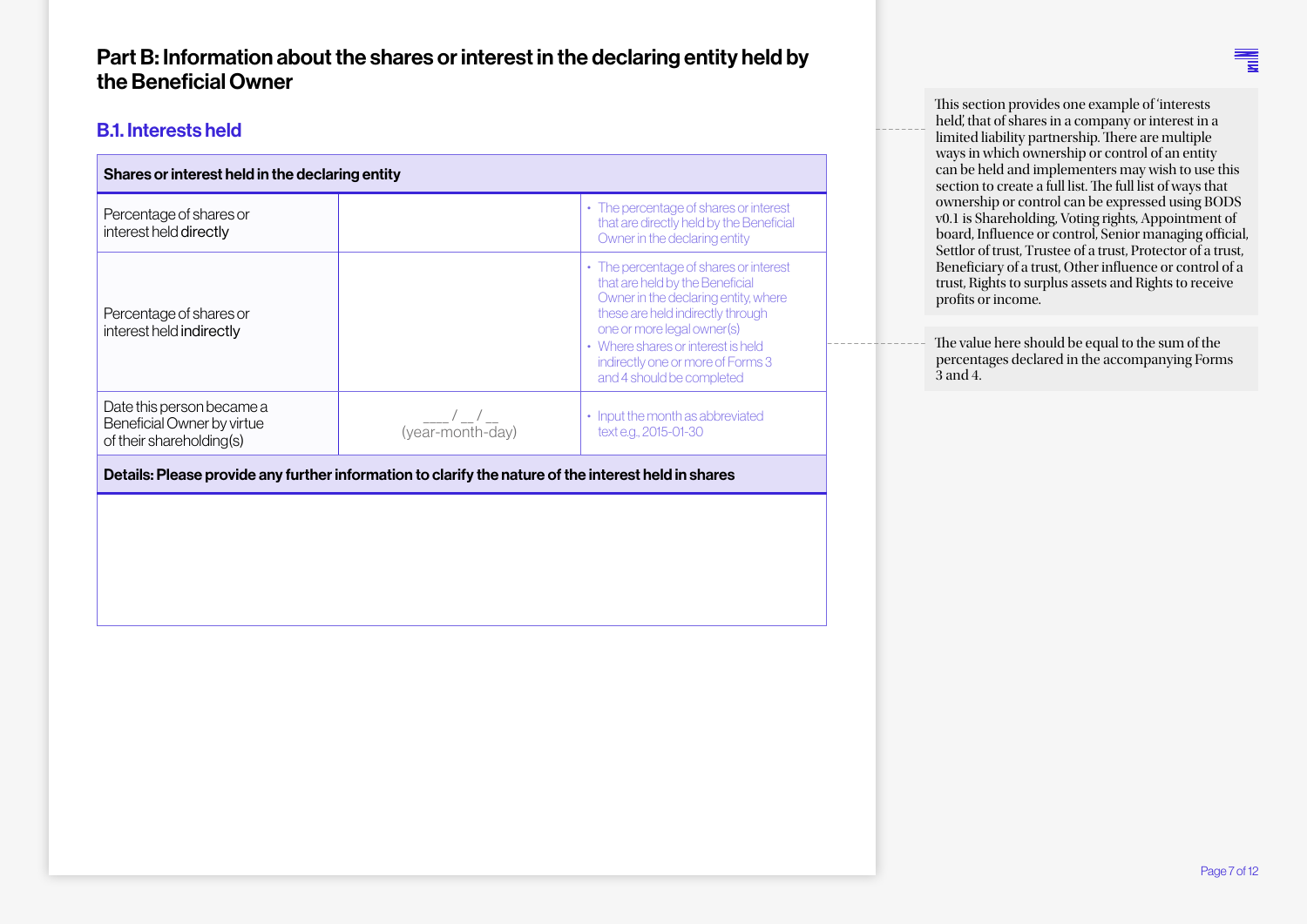### <span id="page-7-0"></span>Form 3: Declaration of shares or interest held indirectly through a legal entity

Use this form to declare the details of legal entities who directly hold shares or interest in the declaring entity, and the percentage of the Beneficial Owner's overall interest held through them.

Only legal entities with a direct interest in the declaring entity need to be declared through this form.

Use one form for each legal entity. Declare every legal entity which directly holds shares or interest in the declaring entity. Use multiple copies of this form as necessary.

| Name of legal entity     | • Name of the legal owner of shares<br>or interest in the declaring entity                                                                                                                                                                                                                                                                                                                               |
|--------------------------|----------------------------------------------------------------------------------------------------------------------------------------------------------------------------------------------------------------------------------------------------------------------------------------------------------------------------------------------------------------------------------------------------------|
| Legal form               | • This should be the legal form as held by<br>the legal owner's registration agency                                                                                                                                                                                                                                                                                                                      |
| Registration agency name | • The official registration agency for<br>entities of this legal owner's type                                                                                                                                                                                                                                                                                                                            |
| Country or Jurisdiction  | • Country or jurisdiction where<br>this legal owner is registered                                                                                                                                                                                                                                                                                                                                        |
| Registration number      | • Unique registration number assigned<br>to the legal owner by the registration<br>agency declared above<br>• Where the Beneficial Owner holds the<br>shares or interest through a publicly<br>listed company [the Legal Entity<br>Identifier (LEI), in jurisdictions where<br>having an LEI is mandated, otherwise<br>a stock ticker or International Securities<br><b>Identification Number (ISIN)</b> |
| Percentage               | • The percentage of the Beneficial Owner's<br>overall shares or interest in the declaring<br>entity held through this legal owner                                                                                                                                                                                                                                                                        |
| Start date               | • Date when this percentage of<br>the Beneficial Owner's shares or<br>interest in the declaring entity held<br>through this legal owner began                                                                                                                                                                                                                                                            |

Where interests are held indirectly through a chain of legal owners, this form only requires that the legal owners with a direct interest in the entity need to be declared. Implementers may wish to amend this in alignment with local legislation and regulation.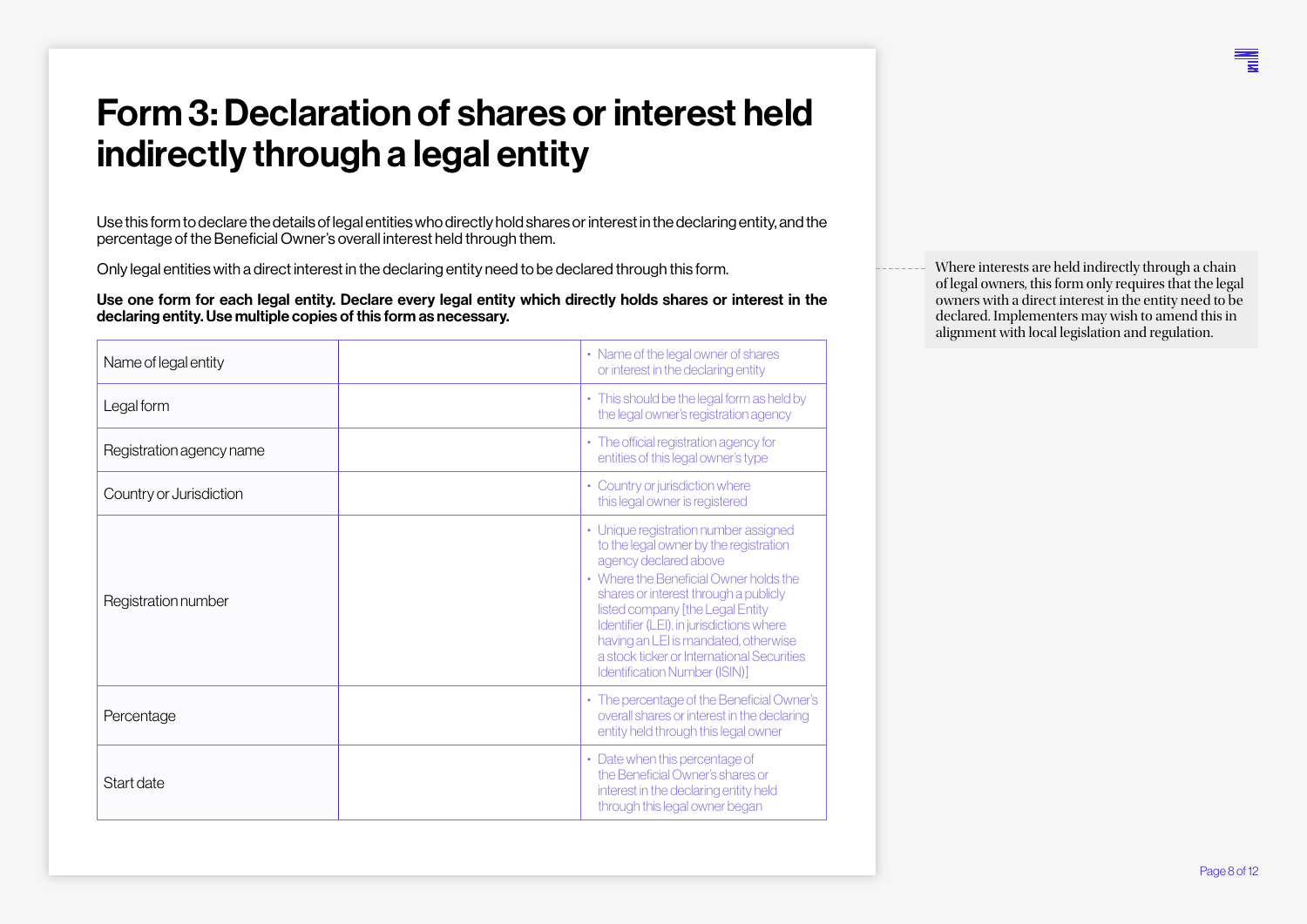### <span id="page-8-0"></span>Form 4: Declaration of shares or interest held indirectly through a natural person

Use this form to declare the details of natural persons who directly hold shares or interest in the declaring entity, and the percentage of the Beneficial Owner's overall interest held through them.

Only the natural persons with a direct interest in the declaring entity need to be declared through this form.

Use one form for each natural person. Declare every natural person who directly hold shares or interest in the declaring entity. Use multiple copies of this form as necessary.

| Title               |                                                                               |                                                                                                                                                                                                            |                                                                                     |  |
|---------------------|-------------------------------------------------------------------------------|------------------------------------------------------------------------------------------------------------------------------------------------------------------------------------------------------------|-------------------------------------------------------------------------------------|--|
| <b>Full name</b>    |                                                                               | • This should be the current, full<br>legal name of this legal owner                                                                                                                                       |                                                                                     |  |
|                     | Now, please tell us about the separate parts of this legal owner's full name. |                                                                                                                                                                                                            |                                                                                     |  |
| Family name(s)      |                                                                               | • The family names of this legal owner.<br>• In [name of country] people often<br>refer to this as their [term for family<br>name in common usage]                                                         | This should be consistent with the guidance for<br>Beneficial Owner name in Form 2. |  |
| Other/Given name(s) |                                                                               | • The given names of this legal<br>owner used to distinguish the<br>individual within the family<br>• In [name of country] people often<br>refer to this as their [term for given<br>name in common usage] |                                                                                     |  |
|                     |                                                                               |                                                                                                                                                                                                            |                                                                                     |  |
| Date of Birth       | (year-month-day)                                                              | • Input the month as abbreviated<br>text e.g., 1972-06-28                                                                                                                                                  |                                                                                     |  |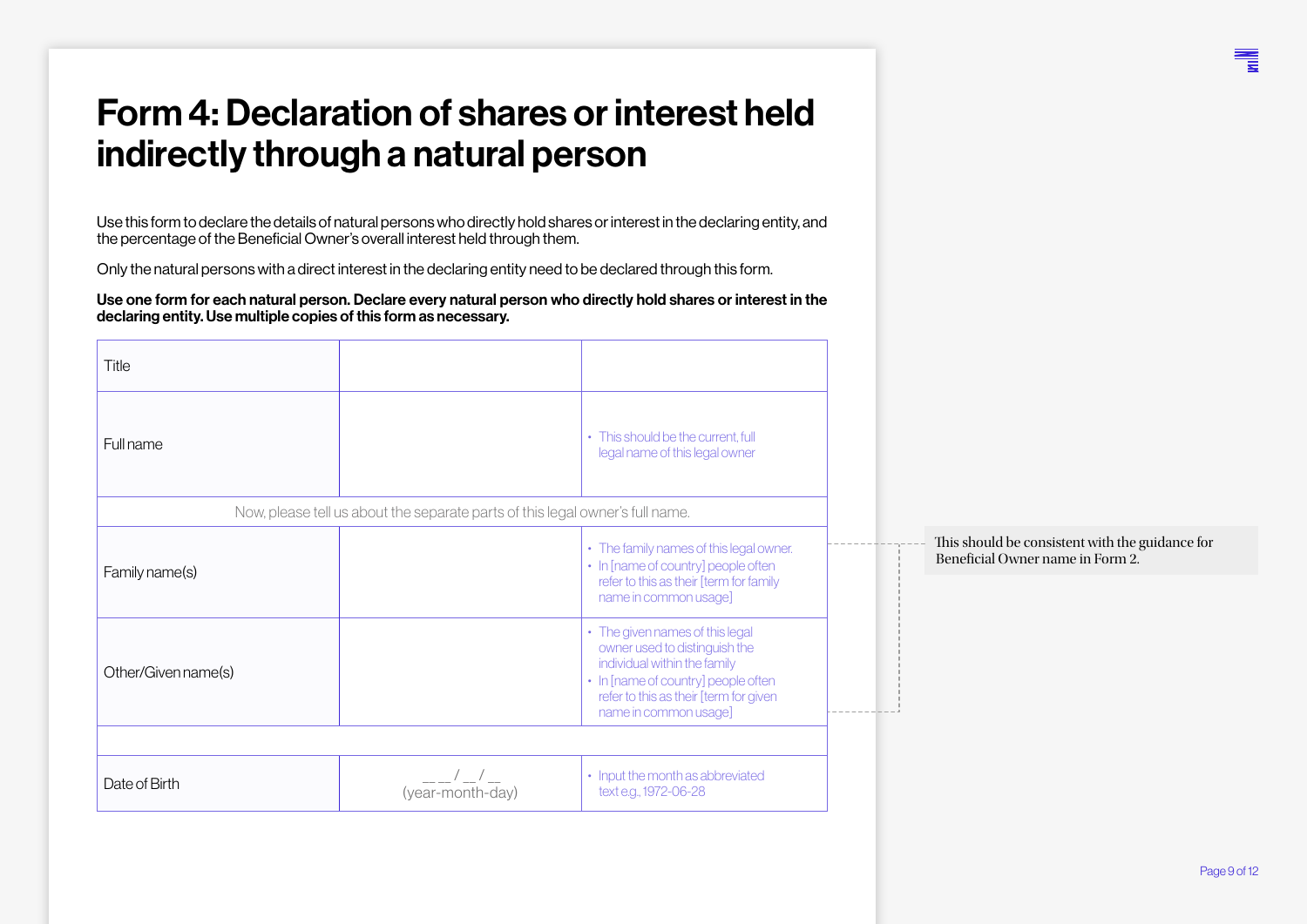| Identification details of this legal owner      |                                                  |                                                                                                                                                                     |
|-------------------------------------------------|--------------------------------------------------|---------------------------------------------------------------------------------------------------------------------------------------------------------------------|
| Identifier                                      |                                                  | • This must be the unique identifier issued<br>with the means of identification                                                                                     |
| Identification type                             |                                                  | • This must be a government<br>issued means of Identification<br>• Such means of identification must<br>be either a [list of acceptable<br>means of identification] |
| Issuing authority                               |                                                  | • The name of the authority responsible<br>for issuing the means of identification                                                                                  |
| Issuing authority's country                     |                                                  | • The issuing authority's country                                                                                                                                   |
|                                                 | Details of how this legal owner can be contacted |                                                                                                                                                                     |
|                                                 | Building name/<br>number                         | • The contact address of this legal owner                                                                                                                           |
|                                                 | <b>Street</b>                                    |                                                                                                                                                                     |
| Service Address                                 | Locality                                         | • This is usually the name of<br>the city, town or village                                                                                                          |
|                                                 | Region                                           | • In [name of country] this is usually the<br>name of a [local name(s) for a region]                                                                                |
|                                                 | Postcode                                         |                                                                                                                                                                     |
|                                                 | Country                                          |                                                                                                                                                                     |
|                                                 | Building name/<br>number                         | • The home address of this legal owner                                                                                                                              |
|                                                 | <b>Street</b>                                    |                                                                                                                                                                     |
| <b>Home Address</b><br>(not for<br>publication) | Locality                                         | • This is usually the name of<br>the city, town or village                                                                                                          |
|                                                 | Region                                           | • In [name of country] this is usually the<br>name of a [local name(s) for a region]                                                                                |
|                                                 | Postcode                                         |                                                                                                                                                                     |
|                                                 | Country                                          |                                                                                                                                                                     |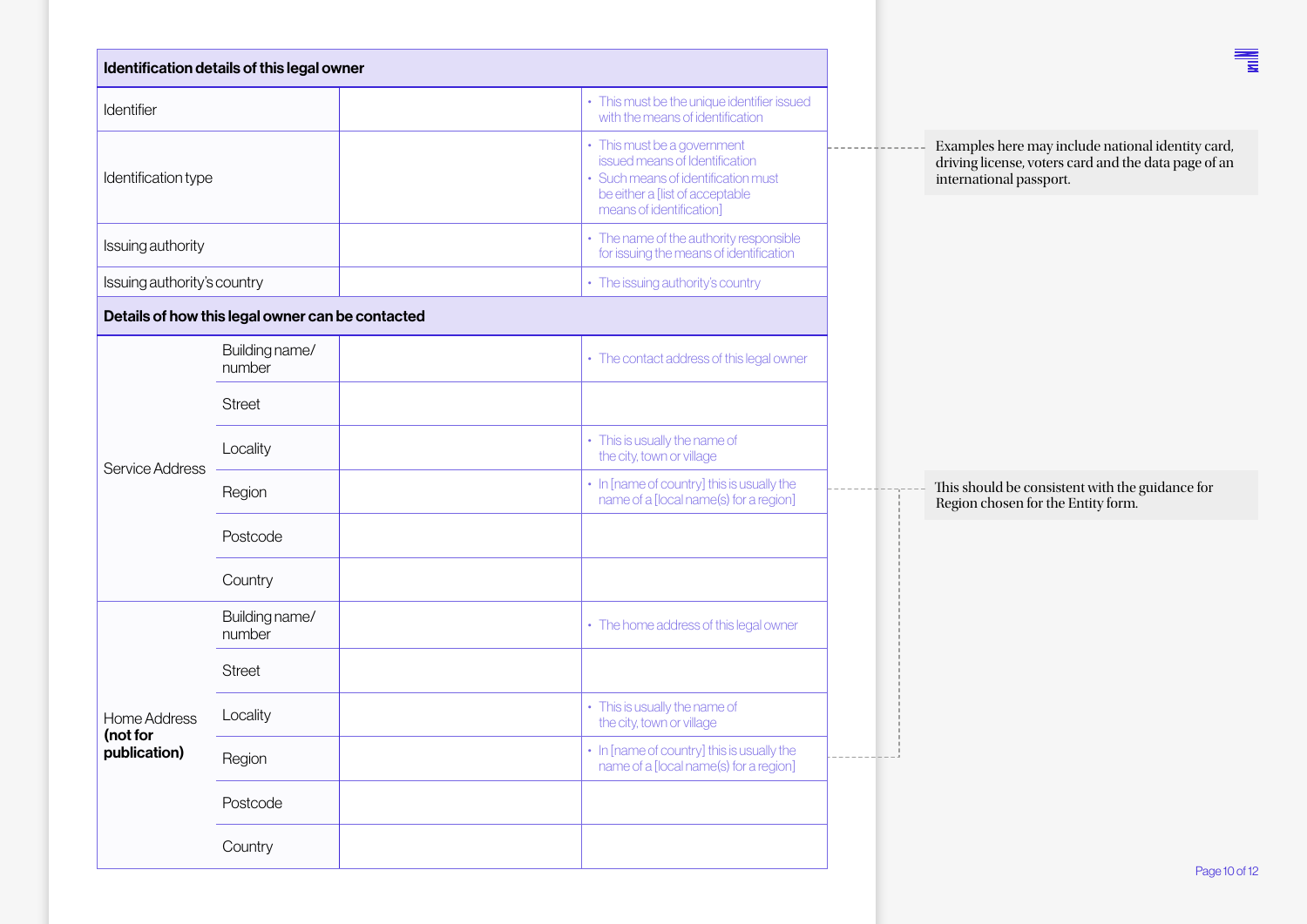<span id="page-10-0"></span>

| Email address<br>(not for publication) |                                                                                                                                               |
|----------------------------------------|-----------------------------------------------------------------------------------------------------------------------------------------------|
| Phone number<br>(not for publication)  |                                                                                                                                               |
| Percentage                             | • The percentage of the Beneficial Owner's<br>overall shares or interest in the declaring<br>entity held through this legal owner             |
| Start date                             | • Date when this percentage of<br>the Beneficial Owner's shares or<br>interest in the declaring entity held<br>through this legal owner began |

Implementers may wish to include some guidance about consent and privacy that aligns with local legislation and regulation here.

 $- - - -$ 

 $\frac{1}{b}$ 

鼍